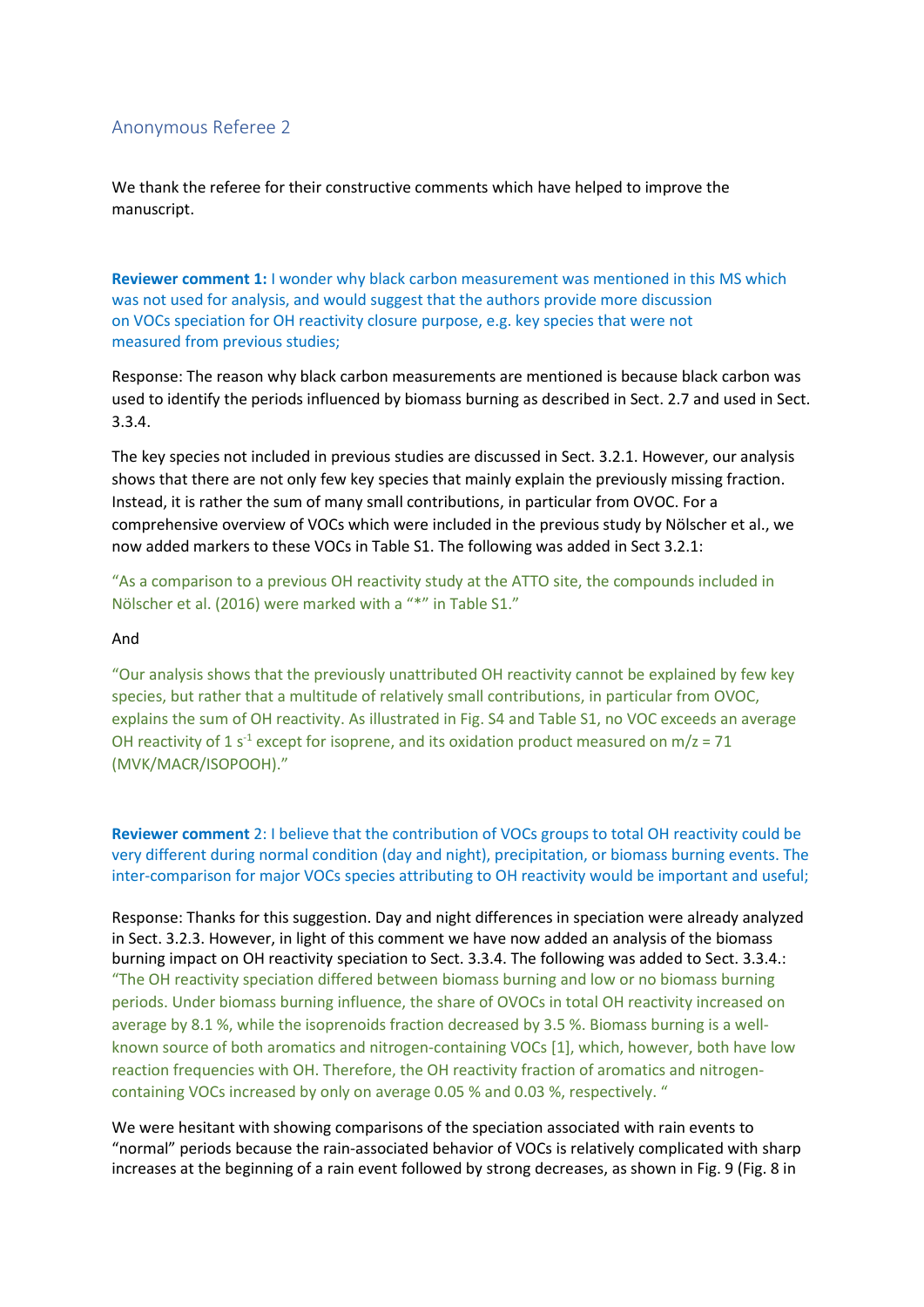the previous version of the manuscript). The behavior of OVOCs is discussed in Sect. 3.3.3., with a significant decrease in OVOCs following the rain. However, we now also include the influence of rain events on monoterpenes and isoprene. The following was added to Sect. 3.3.3.:

"When averages of daytime periods without rain are compared to periods associated with daytime rain events, OH reactivity attributed to isoprene and monoterpenes decreased from 36 ± 19 % and 6  $\pm$  4 % of the total, respectively, to 32  $\pm$  18 % and 3  $\pm$  1 %, respectively (Table S2). This can be attributed to the lower irradiation and temperature during rainy periods, which leads to lower primary BVOC emissions from plants. "

| <b>OH</b><br>reactivity<br>contributed<br>by | Rain<br>(daytime,<br>$n=$ 18,<br>土<br>standard<br>deviation) | Dry<br>(daytime,<br>n=81,<br>$\pm$ standard<br>deviation) |
|----------------------------------------------|--------------------------------------------------------------|-----------------------------------------------------------|
| Isoprene                                     | $32 \pm 18$ %                                                | $36 \pm 19\%$                                             |
| <b>Monoterpenes</b>                          | $3 \pm 1$ %                                                  | $6 \pm 4 \%$                                              |
| <b>OVOC</b>                                  | $16 \pm 6 \%$                                                | $22 \pm 10\%$                                             |
| <b>GLV</b>                                   | $6 \pm 2 \%$                                                 | $9 \pm 4 \%$                                              |
| <b>SQT</b>                                   | $1 \pm 0.3 \%$                                               | $1 \pm 0.9\%$                                             |
| Inorganics                                   | $3 \pm 0.1 \%$                                               | $3 \pm 0.1 \%$                                            |
| Others                                       | $0\%$                                                        | $0\%$                                                     |
| Unattributed<br>fraction                     | $39 \pm 19$ %                                                | $23 + 25%$                                                |

The following table was added to the supplement as Table S2:

**Reviewer comment** 3: The major concern was the main parameters influencing OH reactivity and the approach to quantify the parameters. The MS did not provide explanation why OH reactivity varied with precipitation process, and I wonder why authors use only temperature to parameterize OH reactivity from biogenic emissions, fig 6 showed clearly the regressions were not linear for temperature, and MEGEN model quantified already the role of temperature and PAR in VOCs emissions.

## Response:

Thanks for this comment. It is true that it is difficult to disentangle PAR and temperature impacts on OH reactivity from one another. The best graphical solution to this problem we found was to also show OH reactivity vs. PAR plots, now in Fig. S5. These illustrate that the correlation of OH reactivity with PAR is weaker than with temperature, and that there is a large range of OH reactivity at PAR=0. We have three reasons to use temperature rather than PAR to parameterize OH reactivity: 1) There is a nighttime temperature dependence of OH reactivity (i.e. see datapoints with PAR = 0) which we could not explain by using a PAR-dependent parameterization. We added plots of OH reactivity vs PAR to the supplement for illustration of the large OH reactivity range at PAR = 0. The correlation of OH reactivity with temperature is, as the comparison with Fig. 7 shows, better than its correlation with PAR. 2) Temperature is, during daytime, strongly influenced by PAR and therefore should be a proxy for it. Thus, we assume that PAR influences on OH reactant levels at the ATTO tower will be sufficiently captured by using a temperature-dependent parameterization. 3) The parameterization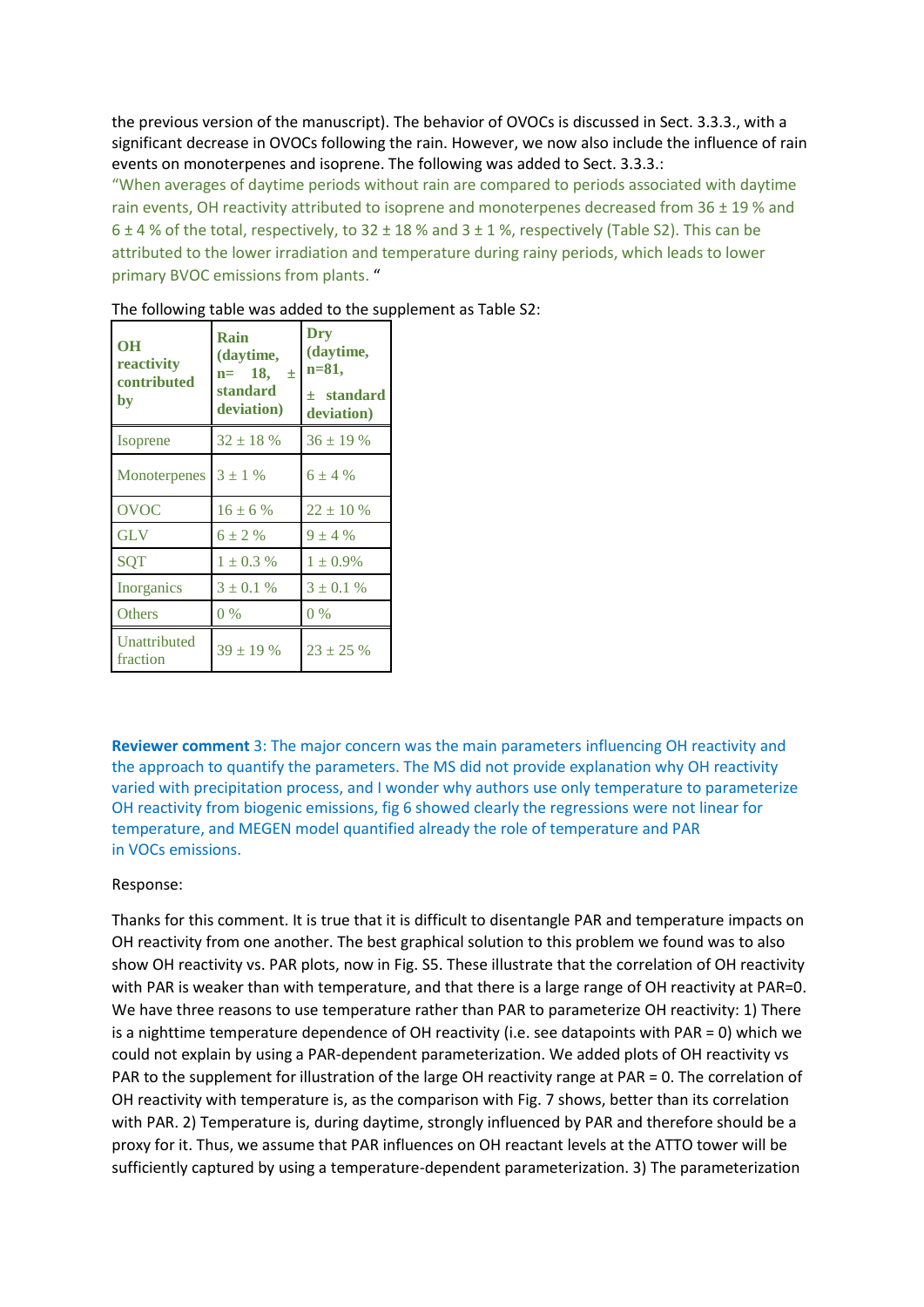here is not intended to describe emissions, because OH reactivity is a result of VOC concentration levels. It is intended to allow comparison of model generated data with this measurement dataset. Just like the VOC concentrations and not the VOC emission fluxes, OH reactivity follows the diel pattern of temperature, not PAR, in the rainforest, as it is broadened towards the evening [2,3].

The parameterization suggested in our manuscript is by no means intended to replace emission models such as MEGAN. We intended this parameterization as an offer to modelers to compare their results with OH reactivity.

Regarding the rain influence, the wet and transition data show that despite the relatively regular occurrence of rain events, the correlation between OH reactivity and temperature remained strong. This may be because the effect of rain on OH reactivity was very variable as discussed above. The potential reasons for the observed influence of precipitation on OH reactivity was discussed in Sect. 3.3.3. The main effects were suggested to be changes in upwards transport of VOCs due to the convective nature of these events, and a suppression of plant emissions with decreased irradiation and temperature.

We rephrased L. 433ff as following: "As illustrated in Fig. S5 and by the color scaling in Fig. 7, higher temperature and OH reactivity often co-occurred with higher PAR because temperature is driven by PAR at daytime. PAR is a driver of reactive emissions in the rainforest (Kuhn et al., 2004a; Jardine et al., 2015). However, there is a PAR-independent temperature dependence visible at PAR = 0, i.e. during the night, and the correlation of OH reactivity with PAR was weaker than with temperature (Fig. 7, Fig. S5). This is why we chose to parameterize OH reactivity based on temperature rather than PAR. Air temperature can serve as a proxy for the combined effects of direct light- and temperature-dependent emission as well as transport, which all influence observed total OH reactivity. Thus, in this simplistic approach, we assume that any PAR- and transport-related influences on OH reactant levels at the ATTO tower will be captured indirectly by using a temperature-dependent parameterization. The relationship is not intended to be used as an emission algorithm but to facilitate comparison with model generated results. "